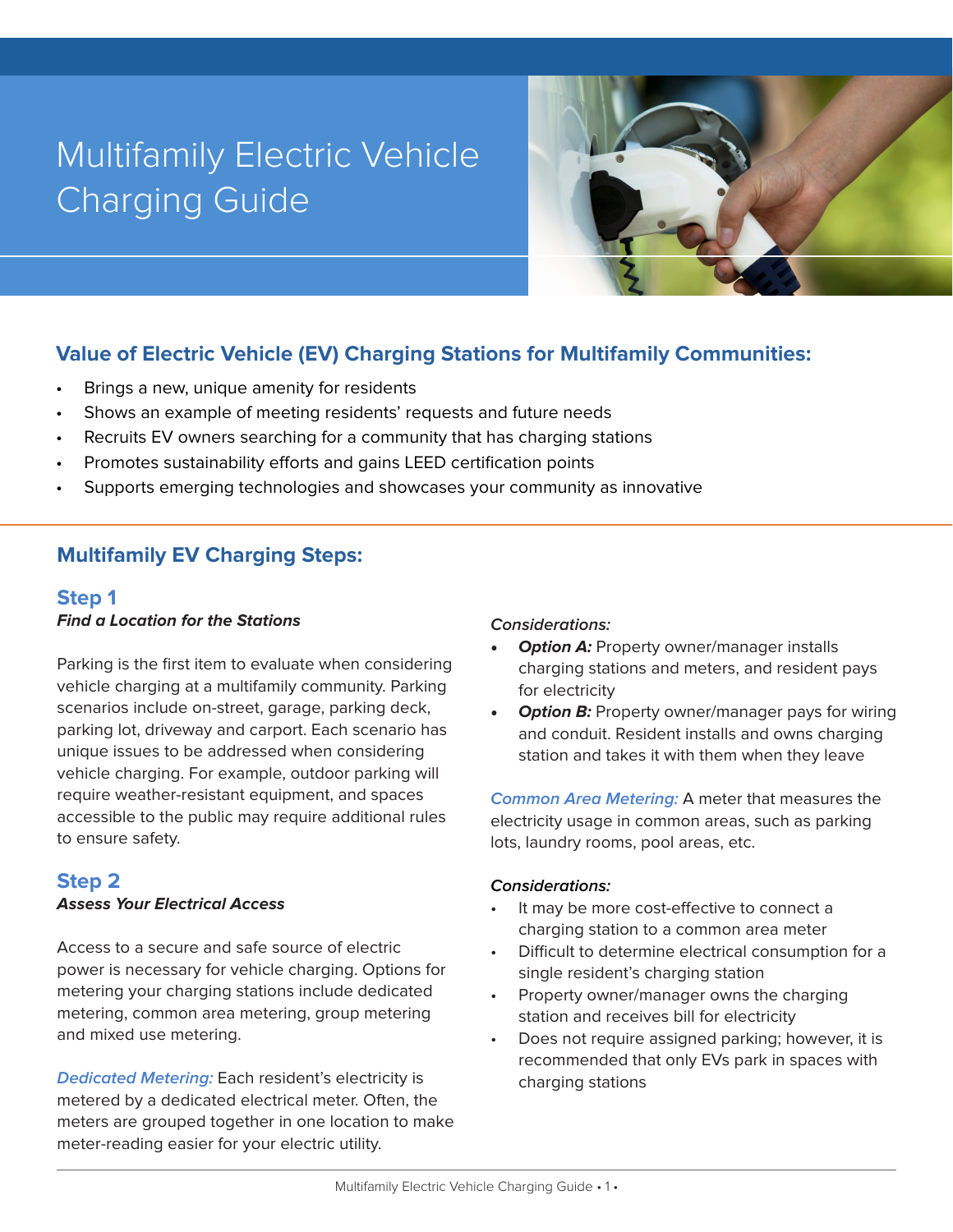**Group Metering:** A single meter that measures electricity usage for an entire building or area without distinguishing among the included areas/units.

#### **Considerations:**

- Property owner/manager receives bill for electricity
- Difficult to determine the electrical consumption for a single resident's charging station
- Does not require assigned parking; however, it is recommended that only EVs park in spaces with charging stations
- Group metering is only permitted in certain circumstances per NC General Statute 143-151.42

**Mixed Use Metering:** A meter that measures the electricity usage in multifamily areas and nearby public areas such as shopping centers, parks, office buildings, etc.

#### **Considerations:**

- Charging stations are connected to common area meter
- Property owner/manager or the shopping center owns and receives bill for electricity
- Does not require assigned parking; however, it is recommended that only EVs park in spaces with charging stations
- There may be challenges with shared charging stations as EV adoption grows

## **Step 3**

#### **Select Charging Equipment**

Charging stations are the source of power for EVs and range in style, charging speed (known as charging level), cost and installation complexity. For residential charging, the two widely accepted EV charging levels are Level 1 and Level 2.

| Level 1                                                                | <b>Level 2 Ready</b>                                                         | <b>Level 2 Station Installed</b>                                  |
|------------------------------------------------------------------------|------------------------------------------------------------------------------|-------------------------------------------------------------------|
| 120V/20A outlet with dedicated circuit                                 | 240V/40A outlet with dedicated circuit                                       | 240V/40A service with dedicated<br>circuit                        |
| Use existing outlets (cord and connec-<br>tors provided with vehicles) | Resident buys and installs station and<br>takes it with them when they leave | Hardwired charging station installed by<br>property owner/manager |
| Slowest charge time (5 miles/hour of<br>charging)                      | Faster charge time (10-20 miles/hour of<br>charging)                         | Faster charge time (10-20 miles/hour of<br>charging)              |
| $\frac{1}{2}$                                                          | \$5                                                                          | \$55                                                              |

#### **Considerations:**

- Do you have a need to track and report usage? If yes, consider a Level 2 station installed with network capabilities.
- For outdoor locations, make sure there is adequate lighting and weatherization.
- Ensure safe storage of the charging cord to minimize obstruction of walking paths.
- Level 2 charging stations are available from a number of retail and online stores. If your electrician or electrical contractor is installing the charging station, they can often select a station and quote options to best suit your needs.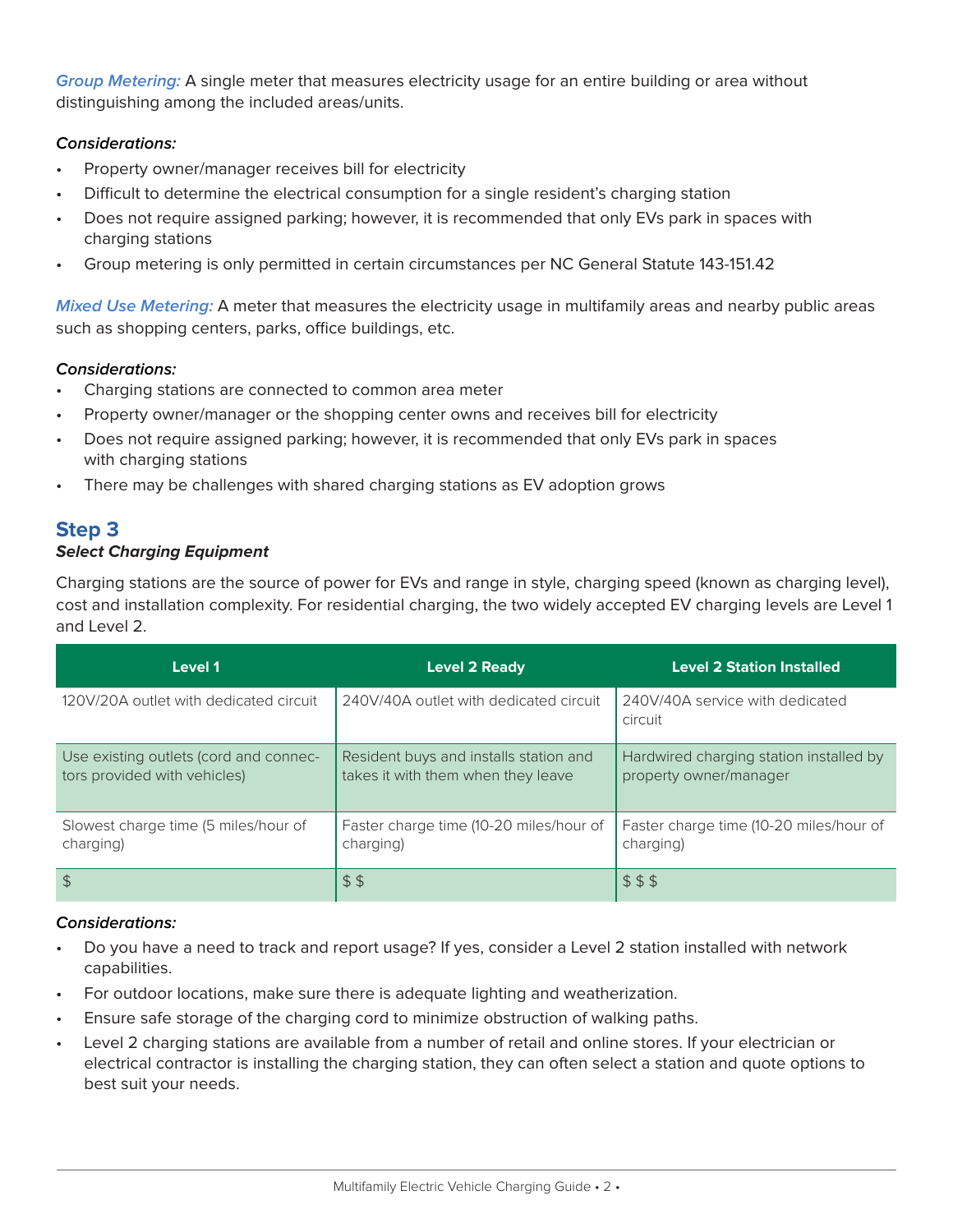## **Step 4 Prepare for Installation**

| Using an existing outlet (Level 1)                  | Installing a station or outlet (Level 1 or 2)                                                                                |
|-----------------------------------------------------|------------------------------------------------------------------------------------------------------------------------------|
| 1. Confirm electrical capacity and safety           | 1. Contact electrician or contractor                                                                                         |
| 2. Contact your electric utility                    | 2. Develop installation plan (includes developing site plan<br>and contacting electric utility)                              |
| 3. Purchase outlet-compatible equipment (if needed) | 3. Obtain necessary permits (ensure compliance with<br>applicable codes, such as ADA, zoning and encroachment<br>agreements) |
| 4. Install equipment                                | 4. Install equipment                                                                                                         |

## **Step 5**

#### **Develop Policies and Etiquette Guidelines**

Rules are needed to ensure the charging stations are properly used by residents and guests. These can include guidelines for time limits, enforcement of non-EV drivers blocking the stations, unplugging someone else's vehicle, etc. Consider creating a multifamily charging policy for your stations.

#### **Considerations:**

- Are the charging stations available for resident use only or can visitors use them?
- Are there enforcement mechanisms in place for non-EV drivers who park in the charging station spaces?
- Will there be time limits in place to encourage people to move their vehicle once charging is complete?
- Are drivers allowed to unplug other vehicles?
- Will there be notifications sent to EV drivers if the stations are down?

## **Step 6**

#### **Promote the Stations and Educate Residents**

Once the charging stations are installed, it's important to educate residents so they know the stations are available. Note the amenity on your website and on apartment search sites. In addition, add your charging stations to sites such as PlugShare (www.plugshare.com) and Plug-in NC (www.pluginnc.com). EV drivers looking for apartments with charging are likely to check these resources.

For additional multifamily charging information or if you have any questions, visit the Plug-in NC website at www.pluginnc.com.